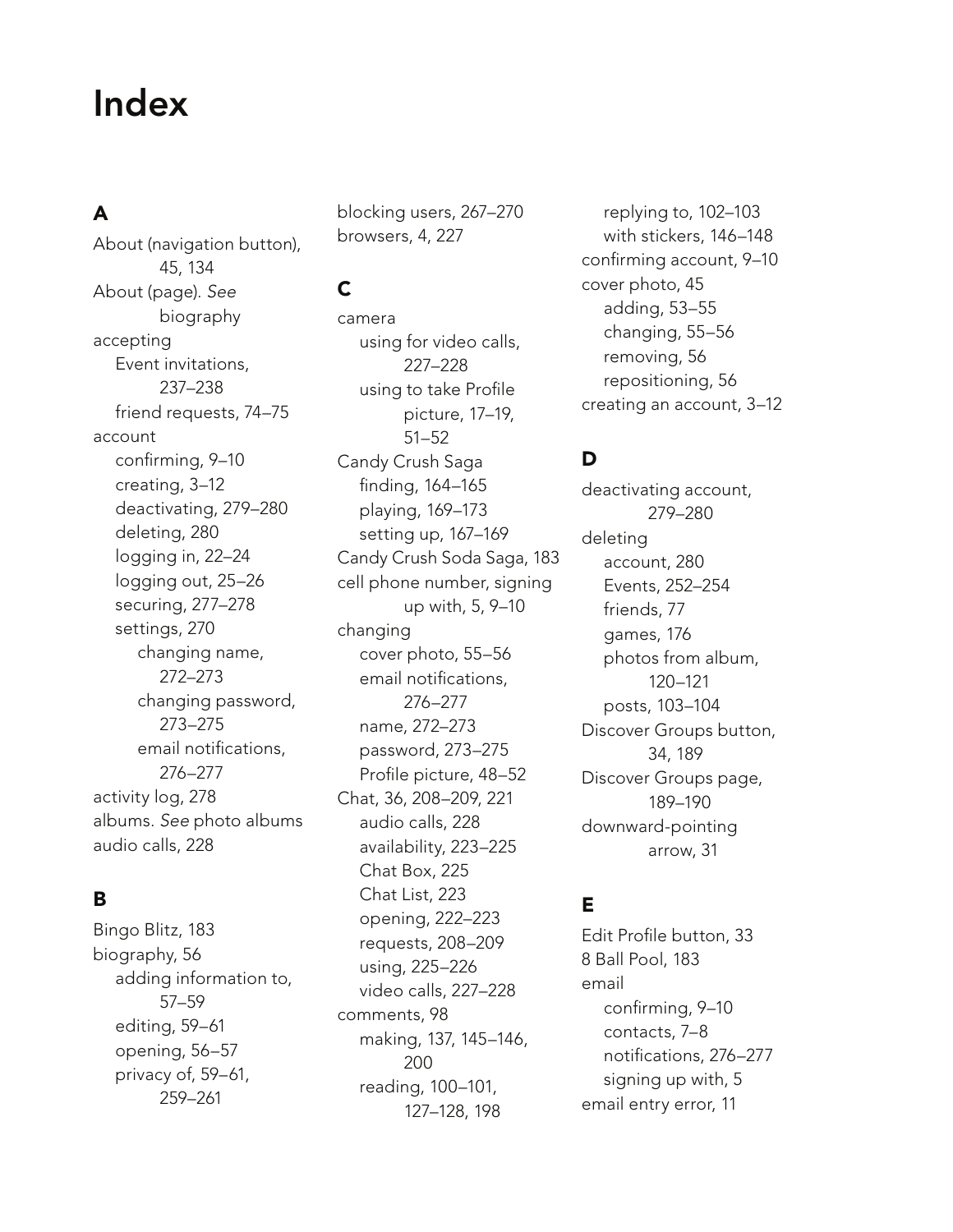emoji, 89 Events, 232 canceling, 252–254 creating, 240–247 deleting, 252–254 editing, 252–253 Event page, 233–236 Events Manager, 239–240 invitations receiving, 233 receiving responses to, 250–251 responding to, 237–238 reviewing, 239–240 sending, 247–249 posting to Event page, 238–239 privacy, 234, 242 RSVP box, 235, 251 Events button, 33, 239–240 existing account error, 12

# F

Facebook features, 2–3 Facebook Toolbar, 28–31 Family Feud & Friends 2, 183 f button, 29 feeling, adding to post, 89–90, 113, 238–239 File Explorer window, 14, 16 Find Friends button, 30, 34 finding friends, 66–68 skipping, 7–8 tips for, 65–66 games, 160 by category, 161–163 by name, 163–165 by popularity, 166–167

Groups, 188 by category, 188–190 by specific interest, 190–192 forgotten password, 25 friend requests, 75 accepting, 74–75 receiving, 74 receiving answer to, 74 rejecting, 74–75 restricting, 266–267 sending, 72–73 friends adding, 72 confirming identity of, 68, 70–72 finding, 66–68 skipping, 7–8 tips for, 65–66 keeping up with, 149 playing games with, 117–182 posts from, 135 commenting on, 137 reacting to, 136 receiving, 144–148 saving photos from, 138–139 privacy settings for, 64–65 Profiles of, 134–135 posting on, 139–143 viewing, 76, 132–133 removing, 77 tagging in posts, 86–88 unfollowing, 78–79 Friends box, 134–135 friendship notification button, 30, 74–75

# G

games categories, 156, 161 cost of, 157 deleting, 176 exiting, 173–174 finding, 160 by category, 161–163 by name, 163–165 by popularity, 166–167 inviting friends, 181–182 playing, 169–173 playing with friends, 177–182 privacy, 157–158, 168–169 rating, 163 resuming, 174–175 setting up, 167–169 types of, 156 Games button, 34, 158–159 game search box, 164 Games page, 158–159 game tiles, 162–163 Groups, 186–187 closed, 188 description, 194–195 finding, 188 by category, 188–190 by specific interest, 190–192 Group page, 194–195 joining, 196–197 leaving, 203–204 number of members of, 194–195 posts making, 197–199 photo, 198–199 responding to, 200–202 privacy, 187–188

INDEX 304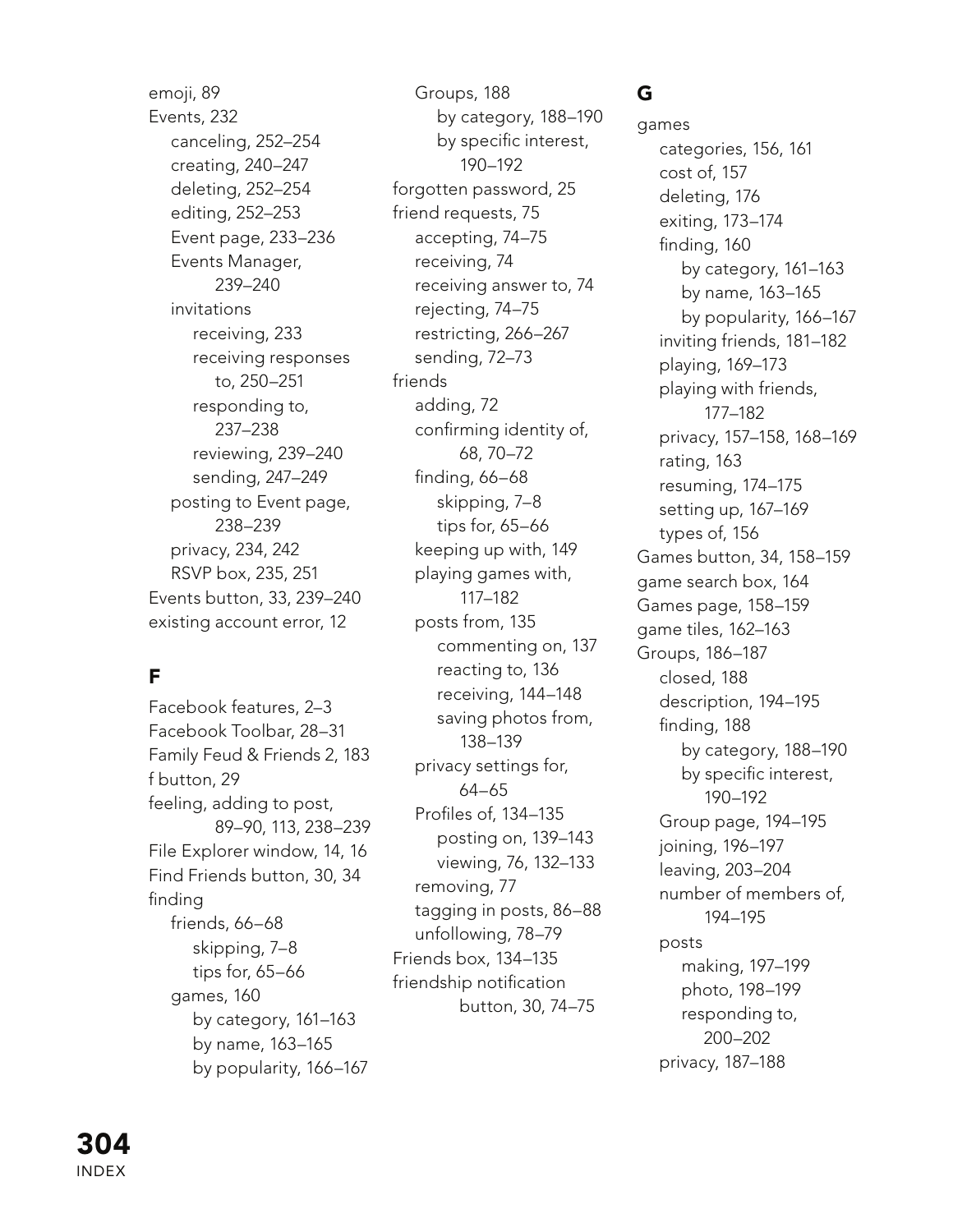public, 187 secret, 188 staying current with, 203 unfollowing, 203–204

# H

hacked account, reporting, 278 Help Center, 281–282 Home button, 29

# I

images. See photos internet browsers, 4, 227 Intro box, 46, 134–135. See also biography invalid email error, 11 inviting friends to Events, 247–249 to play games, 181–182

#### J

joining Facebook, 3–12 Groups, 196–197

# L

leaving Facebook, 279–280 Groups, 203–204 liking posts, 98–99, 135–136, 201–202 live chat. See Chat location adding to Events, 242, 244 adding to photo albums, 119 adding to photo posts, 113

adding to text posts, 91–93 viewing on Event invitations, 234 logging in, 22–24 logging out, 25–26, 277

#### M

Mahjong, 166, 173, 175 Message Center, 209 message notification button, 30, 218 messages, 208–209 opening, 209–210 reading, 217–220 replying to, 220–221 requests, 208–209 sending GIFs, 216–217 new messages, 212–214 photos/videos, 215 stickers, 216 viewing, 211–212 Messages Box, 218 Messages button, 33 Messenger, 209–212 Messenger button, 209 mobile number entry error, 11 signing up with, 5, 9–10

# N

navigation buttons, 45 navigation pane, 45 News Feed button, 33 News Feed page, 27–28, 34–35 and friends, 64, 78, 149–153 and Groups, 202 posting from, 96

notification button, 30 notifications about Events, 233, 250 about friend requests, 74–75 about Group membership, 196–197 about messages, 217–218 about posts, 98–101, 127, 144–145, 198 email, 276–277

# O

opening Facebook, 4, 22 Messenger, 209

#### P

password changing, 273–275 choosing, 7 error, 12 forgotten, 25 photo albums, 117. See also photos adding photos to, 120–121 allowing others to add photos to, 119–120 creating, 117–120, 122 date of photos, 119, 120 description, 119 location of photos, 119 photo quality, 119, 120 privacy, 121–122 removing photos from, 120–121 viewing, 123–126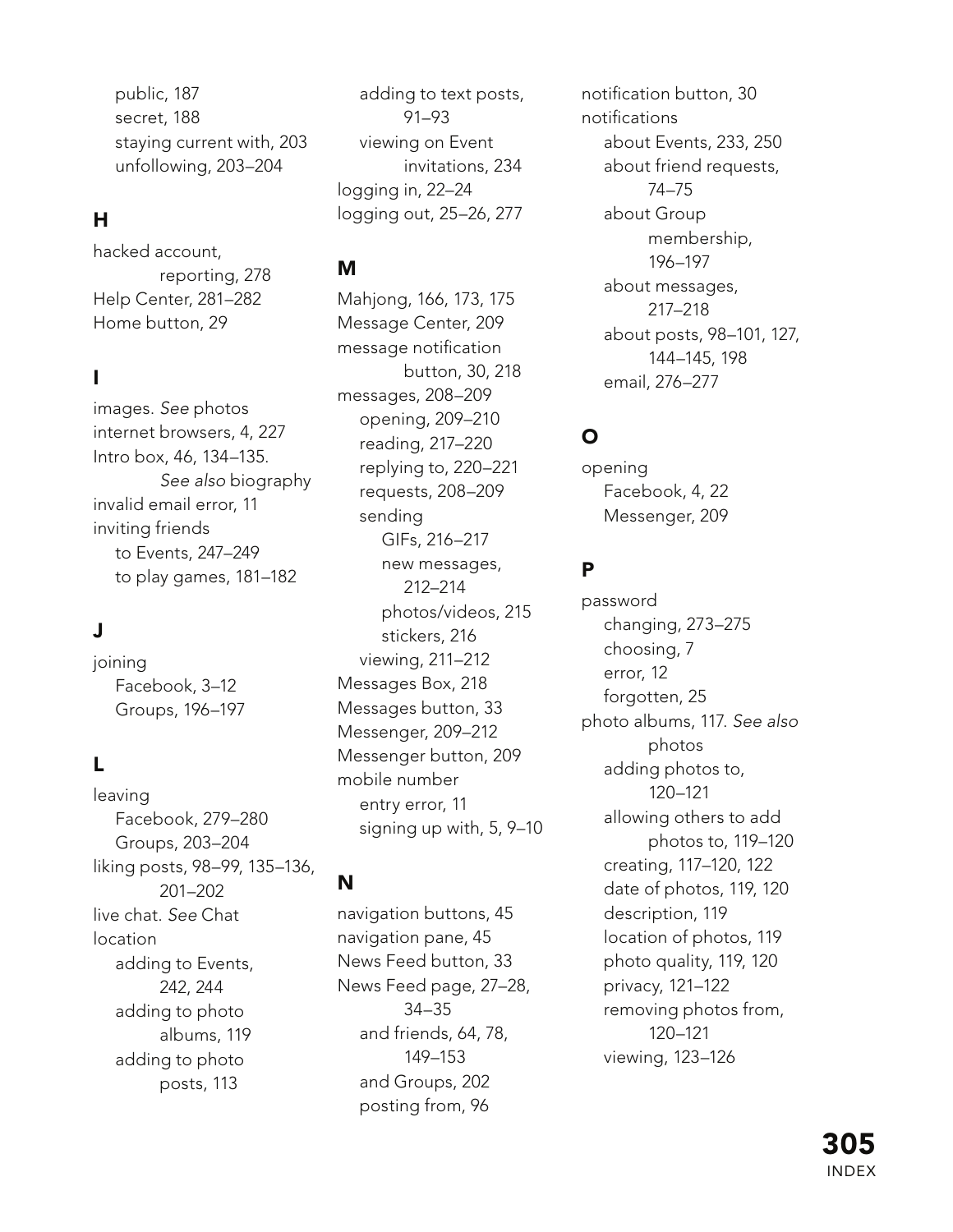photos, 108. See also cover photo; Profile picture albums. See photo albums location of, 113 posting, 110–115 to Groups, 198–199 with a feeling, 113 with a message, 112–113 with a tag, 113 privacy, 113–114 saving, 138–139 tagging friends in, 113 viewing, 45, 115, 134–135 of yourself, 115 Photos (navigation button), 45, 135 Photos button, 34 playing games. See games posts, 82, 85–86 comments. See comments creating, 82 to Events, 238–239 with a feeling, 89–91 on friend's Profile, 140–143 to Groups, 197–199 with a location, 91–93 from News Feed page, 96 from Profile page, 83–85 tagging friends, 86–88 deleting, 103–104 liking, 98–99, 135–136, 201–202

photo, 141–143, 151. See also photos privacy, 94–95, 262–265 text, 150–151 video, 141–143, 151–152 viewing on News Feed page, 149–150 on Timeline, 97 web links, 152–153 privacy, 258–259 blocking users, 267–270 of Events, 234, 242 friend requests, restricting, 266–267 with friends, 64–65 of games, 158–159, 168–169 of Groups, 187–188 of photo albums, 121–122 of photos, 113–114 of posts, 94–95 all future posts, 262–263 all older posts, 264–265 an older post, 263–264 of Profile, 41, 144 biographical information, 59–61 viewing as public, 259–261 Privacy Checkup, 284 privacy lock icon, 30 private messages. See Chat; messages Profile button, 29, 33 Profile page, 40 editing. See biography layout, 44, 134–135

navigation pane, 45 privacy, 41, 144 viewing, 42–43 a friend's, 132–133 as public, 259–261 Profile picture, 12, 48 adding from Mac computer, 12–14, 16–17 adding from Windows computer, 12–15 changing, 48–52 cropping, 50 privacy, 19 taking with camera, 17–19 Public Domain Pictures, 108–109, 116

#### R

reactions adding to Group posts, 201–202 adding to posts, 136 receiving on posts, 99–100 rejecting Event invitations, 237–238 friend requests, 74–75 replies, to posts. See comments reporting hacked account, 278 requests friend, 74–75, 266–267 joining Group, 196–197 message, 208–209 restricting friend requests, 266–267